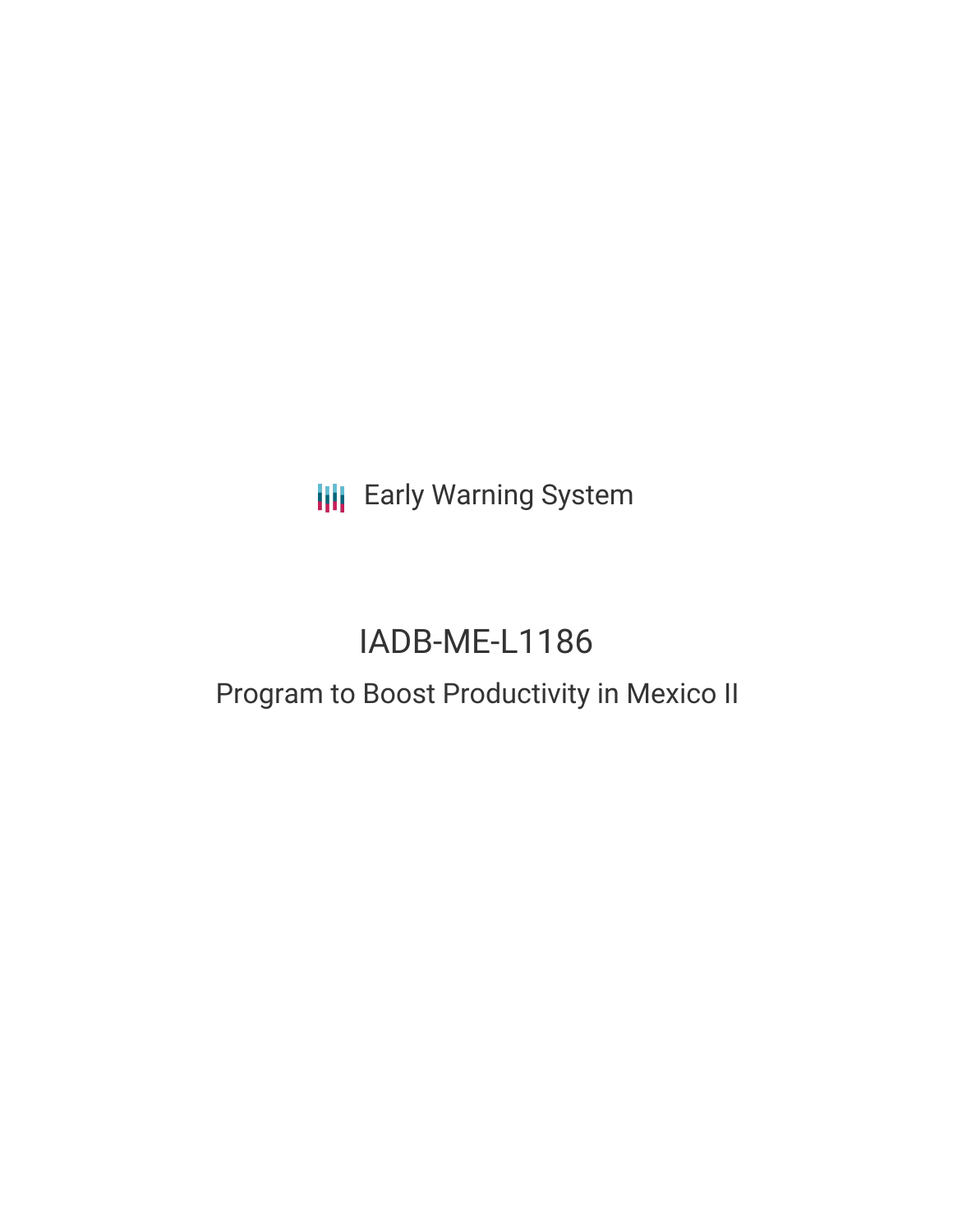

### **Quick Facts**

| <b>Financial Institutions</b><br>Inter-American Development Bank (IADB)<br>Completed<br><b>Status</b><br><b>Bank Risk Rating</b><br><b>Voting Date</b><br>2016-09-14<br>La Secretaría de Hacienda y Crédito Público<br><b>Borrower</b><br><b>Sectors</b><br>Finance<br>\$600.00 million<br><b>Investment Amount (USD)</b> | <b>Countries</b> | Mexico |
|---------------------------------------------------------------------------------------------------------------------------------------------------------------------------------------------------------------------------------------------------------------------------------------------------------------------------|------------------|--------|
|                                                                                                                                                                                                                                                                                                                           |                  |        |
|                                                                                                                                                                                                                                                                                                                           |                  |        |
|                                                                                                                                                                                                                                                                                                                           |                  |        |
|                                                                                                                                                                                                                                                                                                                           |                  |        |
|                                                                                                                                                                                                                                                                                                                           |                  |        |
|                                                                                                                                                                                                                                                                                                                           |                  |        |
|                                                                                                                                                                                                                                                                                                                           |                  |        |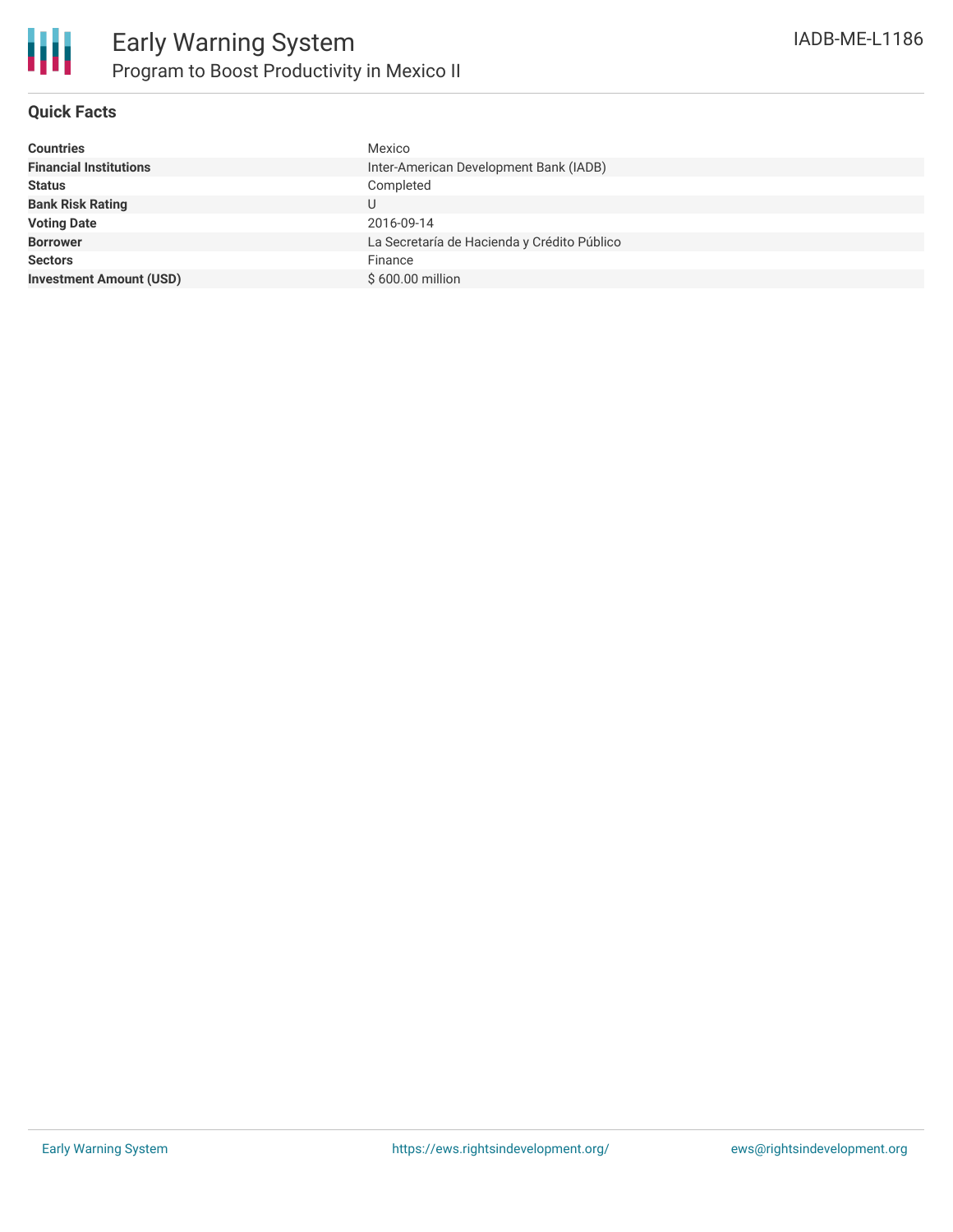

#### **Project Description**

The general objective of this loan series is to boost productivity in Mexico. This IADB aims to achieve this through the following five specific objectives: (i) strengthen the institutional framework of the productivity agenda; (ii) improve the allocation of production factors through access to business financing; (iii) strengthen competition and the business climate; (iv) improve innovation and productive development; and (v) promote regional convergence in productivity.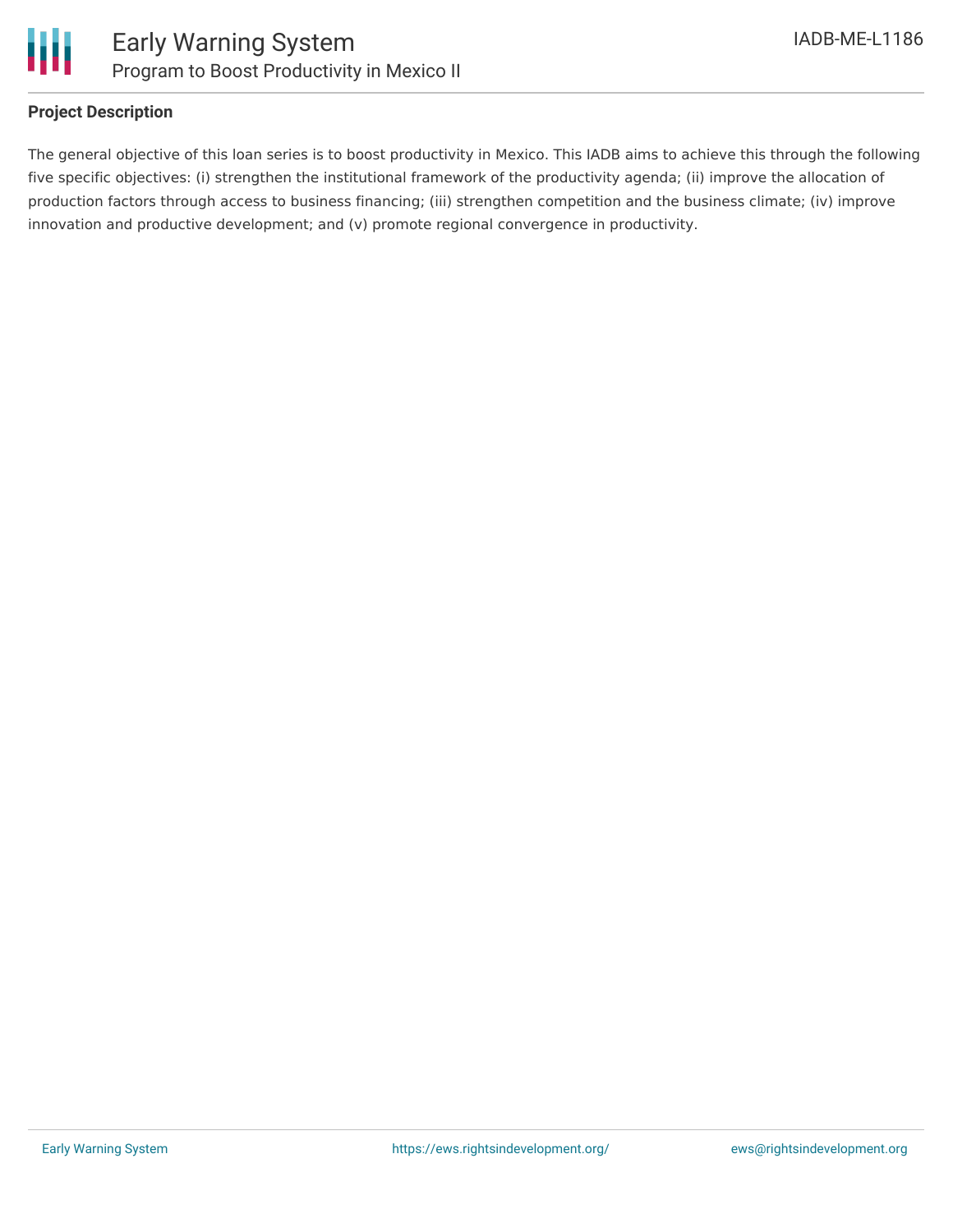#### **Investment Description**

• Inter-American Development Bank (IADB)

This programmatic policy-based loan operation is the second of two consecutive loans, technically linked to each other, but financed independently under the modality of programmatic loan to support policy reforms.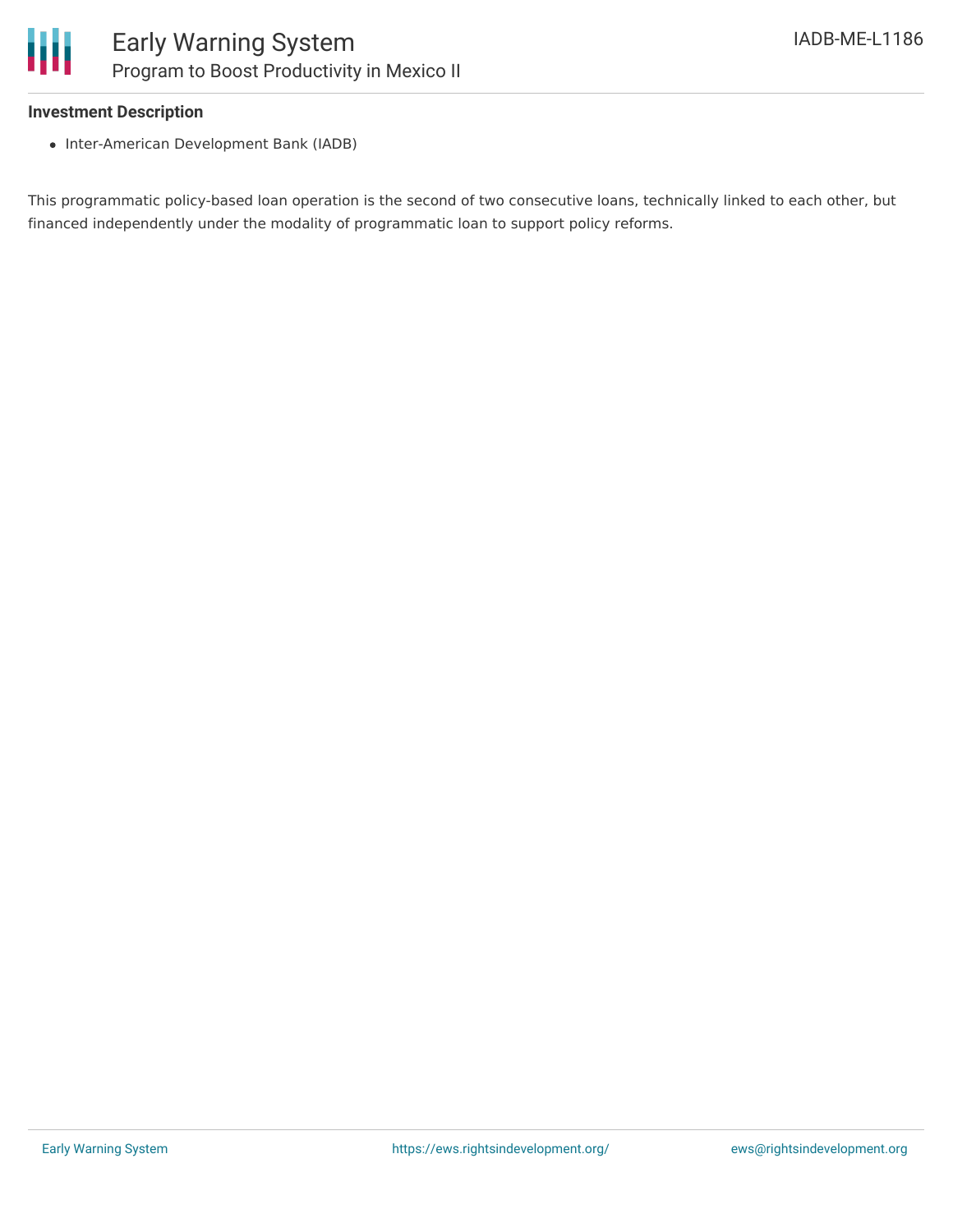

#### **Contact Information**

ACCOUNTABILITY MECHANISM OF IADB

The Independent Consultation and Investigation Mechanism (MICI) is the independent complaint mechanism and fact-finding body for people who have been or are likely to be adversely affected by an Inter-American Development Bank (IDB) or Inter-American Investment Corporation (IIC)-funded project. If you submit a complaint to MICI, they may assist you in addressing the problems you raised through a dispute-resolution process with those implementing the project and/or through an investigation to assess whether the IDB or IIC is following its own policies for preventing or mitigating harm to people or the environment. You can submit a complaint by sending an email to MICI@iadb.org. You can learn more about the MICI and how to file a complaint at http://www.iadb.org/en/mici/mici,1752.html (in English) or http://www.iadb.org/es/mici/mici,1752.html (Spanish).